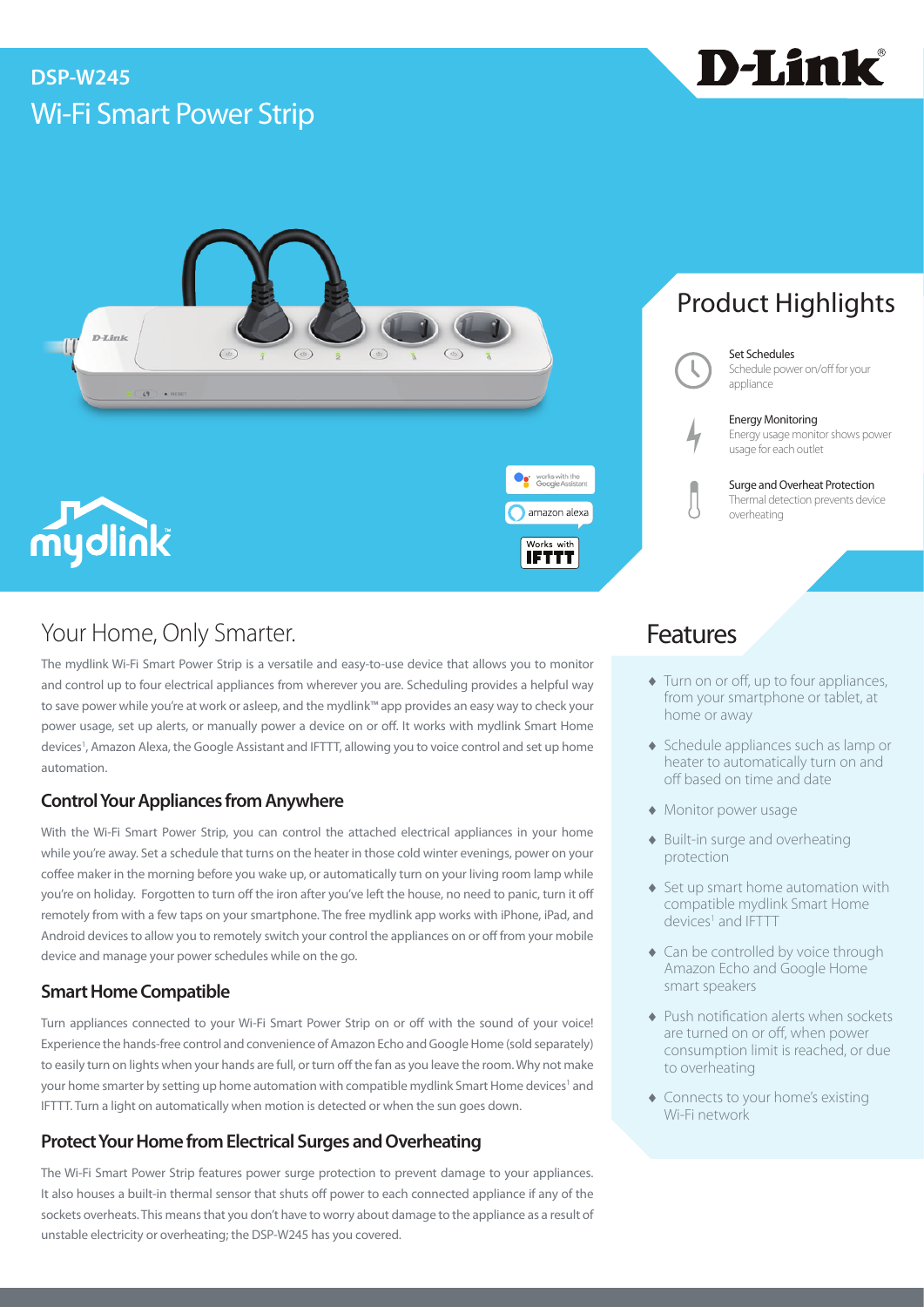# D-Link

## **Get Instant Notifications Wherever You Are**

Plug your appliances into the DSP-W245 Wi-Fi Smart Power Strip and you'll be able to monitor and manage the power usage of each device separately. Not only does the mydlink app provide detailed statistical information about how much power each appliance is using, it will send customisable notifications to your mobile device informing you when it switches a device on or off, when you go over your power consumption limit, or if a device has been automatically deactivated due to overheating. Giving you additional peace of mind, in case something unexpected happens.

## **Easy to Set Up**

With the mydlink app, you can set up the Wi-Fi Smart Power Strip in a matter of minutes. It connects to your home's existing Wi-Fi network with a simple press of a button. Step-by-step instructions help you to securely add it to your personal mydlink account, so you can set schedules and automate your appliance straight away.

## **Product Image**



## **Technical Specifications**

| General                  |                                                                                    |                                                                   |
|--------------------------|------------------------------------------------------------------------------------|-------------------------------------------------------------------|
| <b>Standards</b>         | • IEEE 802.11n/g                                                                   |                                                                   |
| Security                 | • WPA/WPA2                                                                         | $\cdot$ WEP                                                       |
| <b>LED</b>               | • Power                                                                            | • WPS                                                             |
| Antennas                 | • One internal antenna                                                             |                                                                   |
| <b>Buttons</b>           | • WPS button<br>• 4 x Power on/off buttons                                         | • Reset button                                                    |
| Functionality            |                                                                                    |                                                                   |
| Surge Protection         | · Maximum 1080 joules                                                              |                                                                   |
| <b>Support Functions</b> | · Smart remote control<br>• Push notifications<br>• Energy usage statistics        | • Power scheduling<br>· Surge protection<br>• Overheat protection |
| <b>Advanced Features</b> | • mydlink app for iPhone, iPad, and Android devices                                |                                                                   |
| App Compatibility        | • Please refer to the mobile app's store page to check your device's compatibility |                                                                   |